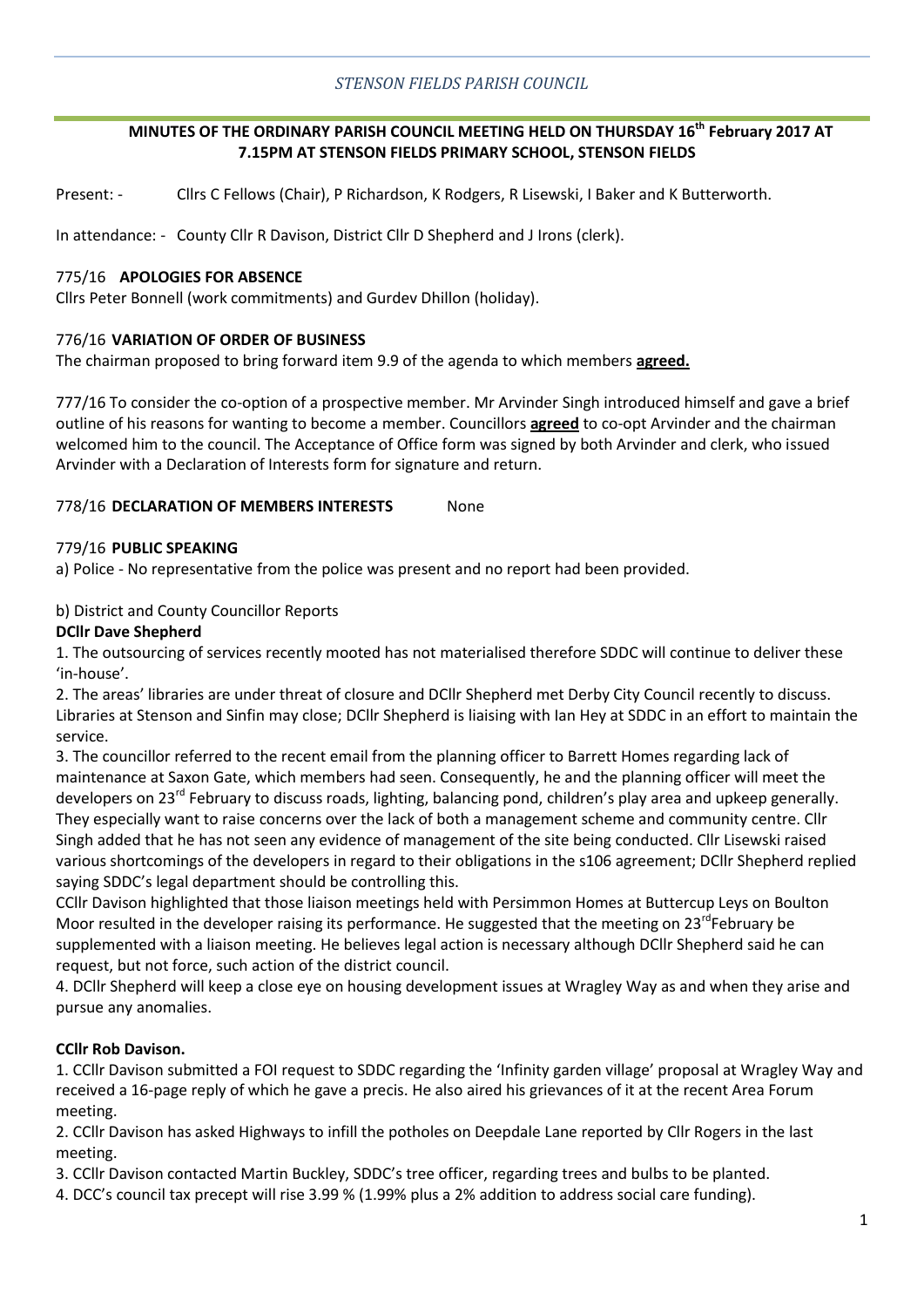5. Continuing an earlier point, he would not fund the present library but thought a community library may be an option as a replacement. If so, CCllr Davison would help fund recruitment of it through his county council allowance. However, such funds are only available this year and if a library arrangement was decided next year this opportunity may be lost. By the same token, he was prepared to donate towards the community centre this year but it has not yet been built.

The chairman asked if CCllr Davison would give a donation towards the intended new memorial bench which he **agreed** to do (£250). The chairman thanked him for his generous offer.

Both the county and district councillor left at 8.05pm.

780/16 **TO APPROVE THE MINUTES OF THE MEETING OF THE PARISH COUNCIL HELD ON 19th January 2017** These were approved and accepted as a true record once a minor amendment had been made after which they

781/16 **TO DETERMINE WHICH ITEMS IF ANY TO BE TAKEN WITH THE PUBLIC EXCLUDED -** None.

# 782/16 **CHAIRMAN'S ANNOUNCEMENTS AND REPORTS**

The chairman attended the Safer Neighbourhood/Area Forum meeting on 31<sup>st</sup> January at Repton Village Hall. Members agreed that parish councillors will not attend future meetings and he considered the meetings to be of little value. At the meeting the police sergeant had declared that its role is enforcement, not monitoring. The chairman will therefore only attend future such meetings if held in the local area**.** 

# 783/16 **CLERK'S REPORT & CORRESPONDENCE**

Nothing to report.

were signed by the chairman.

# 784/16 **Matters for Decision or Discussion:**

a) Police Issues/Speed Limits/Road Safety. Cllr Lisewski complained of speeding drivers at the Grampian Way island and believes 'Give Way' signs should be added to the existing markings on the road. Clerk to ask Simon Tranter from DCC Highways, who is aware because it was raised at the last meeting which he attended. Cllr Butterworth noted that cars approach the railway bridge on Stenson Road too quickly and sometimes breach red lights.

b) Saxon Gate at Newton Village Development, Stenson Road. While this was discussed earlier a question was raised over the intended £100 charge to residents to be introduced by the management company. Cllr Singh has received a letter to that effect. Members agreed that the charge probably forms part of the original housing contract when properties were bought. Clerk to ask DCllr Shepherd if he would enquire for how long the management company will provide services. Members discussed the siting of a notice board on the estate, for which one has been budgeted (£1000). The clerk considers that planning permission is not required although permission from the developer is. This question ought to be asked at a future liaison meeting.

Cllr Butterworth noted that a sign advertising removals had appeared on the junction of Wragley Way and Stenson Road; clerk to inform Highways.

c) Lengthsman Scheme. The chairman handed the lengthsman's work sheets to the clerk. Clerk to arrange holiday pay entitlement to be paid in March.

d) To consider areas to benefit from planting of bulbs and trees. Cllr Baker awaits a convenient time for CCllr Davison and the tree officer to meet him to assess. Cllr Baker regretted that 2 trees recently replaced on Wragley Way are acers and not blossoms. Moreover, they have feeble guards around them which need to be replaced with sturdier cages; Cllr Baker will ask the tree officer when they meet.

e) To consider the replacement of a bench with a memorial bench for Mrs. P Harvey. **Resolved:** style of bench and quote of around £650 from Zoe Sewter at SDDC be accepted. Zoe offered a £500 grant towards this expense. The chairman will initially ask Jack for his agreement on the style and wording of the bench after which he will contact Zoe.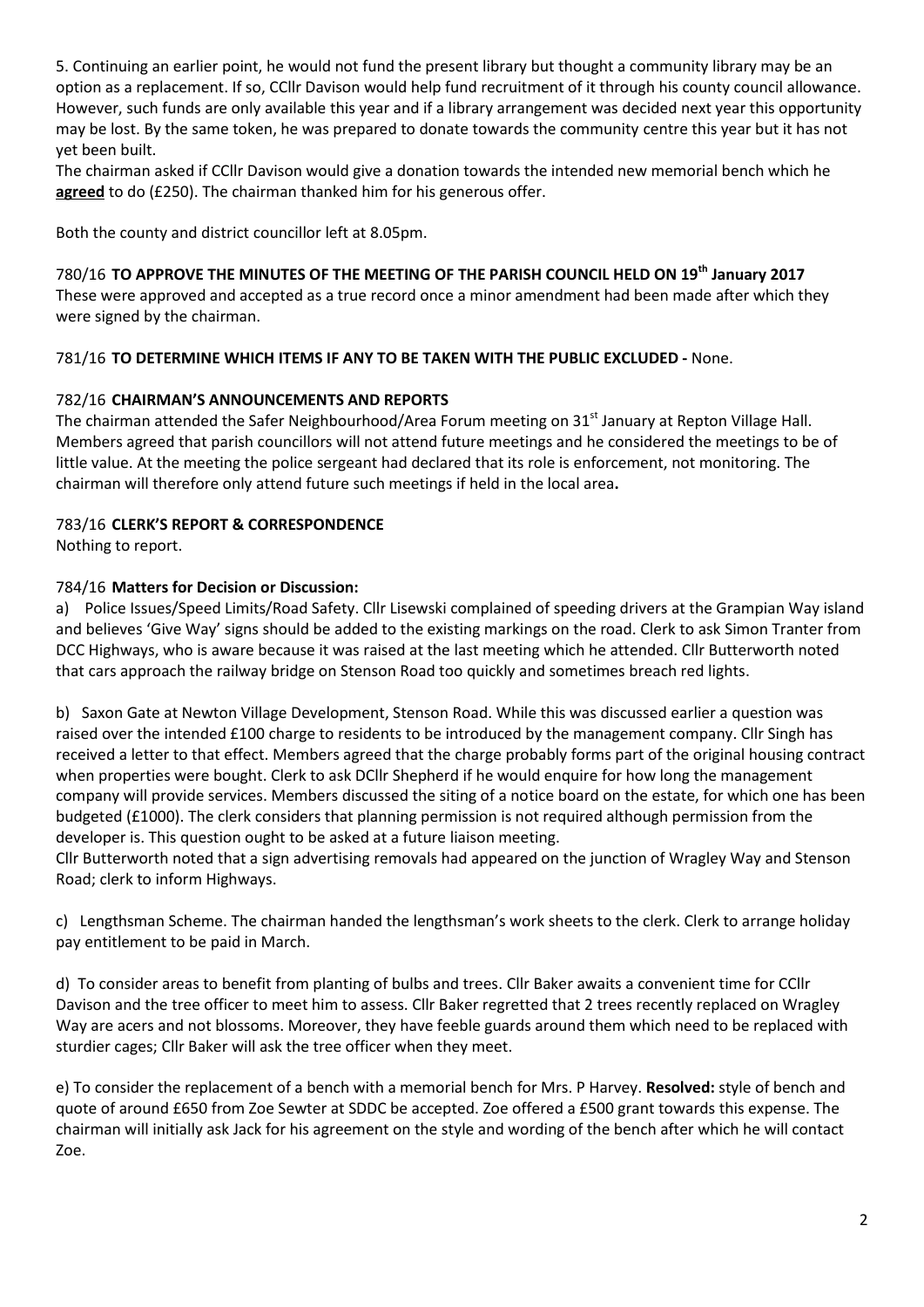f) Update on the installation of 2 new 90 litre waste bins. **Resolved:** one replacement bin (60 litre) at a cost of £94 (installation only, purchase is extra) to replace the present one at Wragley Way; Cllr Lisewski to send a photograph of the present bin to the clerk. The chairman will ask Jack if he wishes to keep this present bin as a source of spare materials.

g) new/revised policies and procedures update. **Resolved:** these were agreed for adoption.

h) Press release regarding speeding cars. Two response were received, nothing further to be actioned.

### 785/16 **PLANNING**

### Applications

9/2016/0860 - CHANGE OF USE OF OPEN SPACE TO RESIDENTIAL GARDEN LAND AND ERECTION OF TWO METRE CLOSE BOARD FENCING AT 166 Wragley Way. **Resolved:** Cllr Lisewski to furnish the clerk with objections which are then to be submitted to the Planning Inspectorate.

9/2017/ 1187 - CREATION OF A COMPOUND, MATERIALS STORAGE AND ASSOCIATED PARKING/TURNING SPACE IN ASSOCIATION WITH THE CONSTRUCTION OF THE (ADJACENT) APPROVED SCHEME FOR 130 DWELLINGS (DERBY CITY REF: 03/16/00338) ON LAND AT SK3330 7748 WRAGLEY WAY STENSON FIELDS.

**Resolved:** clerk to ask SDDC to clarify access to the site and for any constraints that exist over such access.

### Decisions. None.

Cllr Lisewski asked the clerk to chase 2 applications that were due to be visited by enforcement officers: 1 Glendon Road and 7 Glencroft Drive.

### 786/16 **FINANCE**

a) Accounts for payment

| <b>Cheque No</b> | <b>Payee</b>                                                      | Total £ |
|------------------|-------------------------------------------------------------------|---------|
| 002055           | J Irons - Clerk's salary January to February                      | 469.06  |
| 002055           | J Irons - clerk home allowance January to February                | 18.00   |
| 002055           | J Irons expenses (petrol) meeting + Yorkshire Bank Derby          | 31.20   |
| 002056           | K Fellows - Lengthsman pay January to February (incl waste sacks) | 156.50  |
| 002057           | J Harvey - Lengthsman pay January to February                     | 46.00   |
| 002058           | HMRC -employee's tax & NI January to February                     | 129.08  |
| 002059           | DCC - clerk's pension January to February                         | 134.69  |
| 002060           | Diane Malley- payroll service November 2016 - March 2017          | 42.50   |
|                  | <b>TOTAL</b>                                                      | 1027.03 |

b) Income: £15746 from SDDC for concurrent expenses 2016/17

787/16 **TO RECEIVE FEEDBACK AND REPORTS FROM COUNCIL REPRESENTATIVES ON OUTSIDE BODIES -** Cllr Rodgers said an extension to the Holybrook surgery is planned and will attend the next PPG meeting to ask the manager of more details.

#### 788/16 **ITEMS FOR INFORMATION**

The clerk circulated a note from SDDC offering free fruit trees.

### 789/16 **Agenda items for the next meeting.**

- Areas for planting bulbs and trees;
- Replacement of a bench with a memorial bench;
- Clerk's salary review and appraisal.

### 790/16 **CONFIDENTIAL INFORMATION -** None